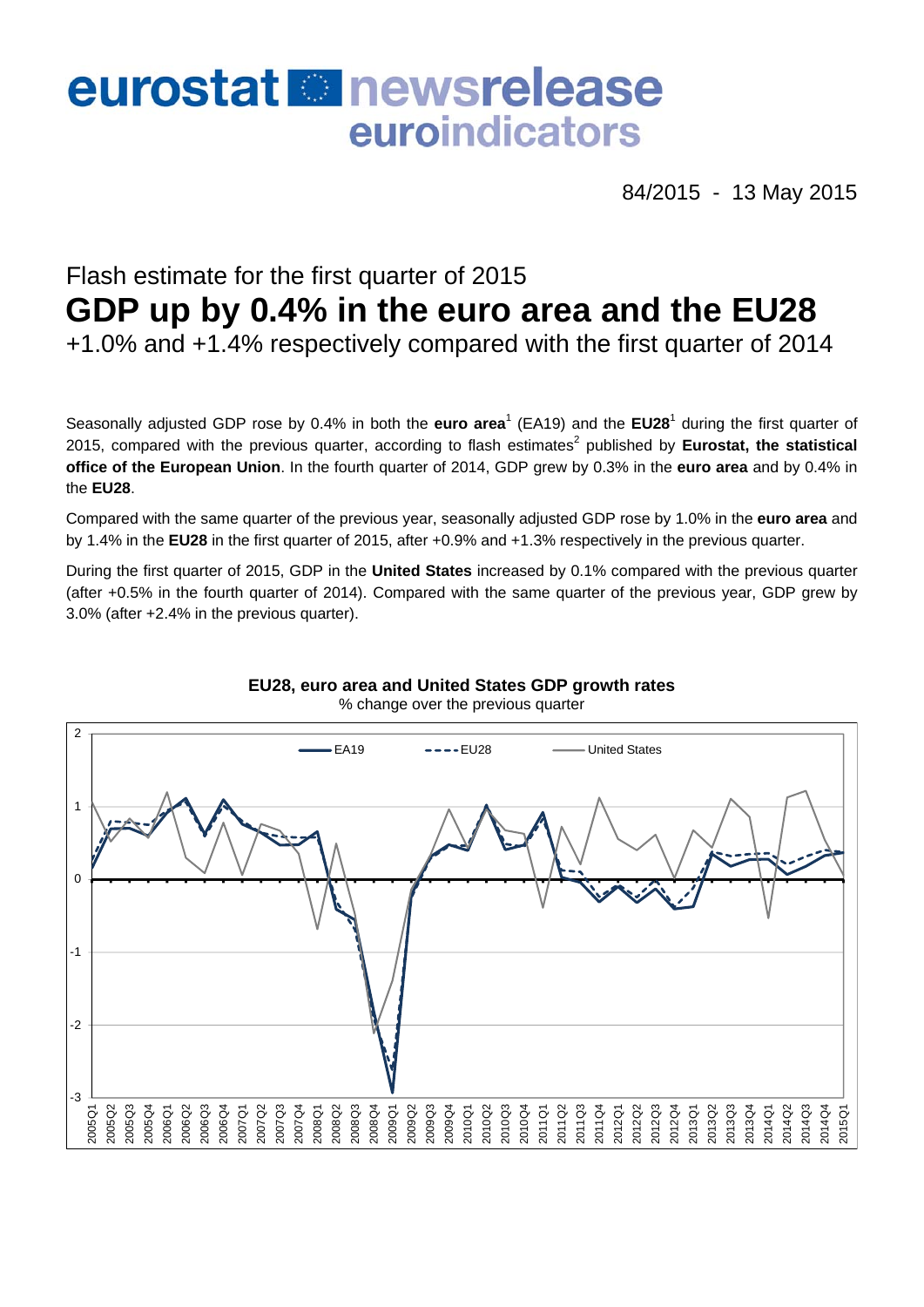## **Growth rates of GDP in volume**

(based on seasonally adjusted\* data)

|                         | Percentage change compared with the<br>previous quarter |                |                      |                | Percentage change compared with the<br>same quarter of the previous year |                |                             |           |
|-------------------------|---------------------------------------------------------|----------------|----------------------|----------------|--------------------------------------------------------------------------|----------------|-----------------------------|-----------|
|                         | 2014                                                    |                | 2015                 |                | 2014                                                                     |                | 2015                        |           |
|                         | Q2                                                      | Q <sub>3</sub> | Q <sub>4</sub>       | Q <sub>1</sub> | Q2                                                                       | Q <sub>3</sub> | Q <sub>4</sub>              | Q1        |
| <b>EA19</b>             | 0.1                                                     | 0.2            | 0.3                  | 0.4            | 0.8                                                                      | 0.8            | 0.9                         | 1.0       |
| <b>EA18</b>             | 0.1                                                     | 0.2            | 0.3                  | 0.4            | 0.8                                                                      | 0.8            | 0.9                         | 1.0       |
| <b>EU28</b>             | 0.2                                                     | 0.3            | 0.4                  | 0.4            | 1.3                                                                      | 1.2            | 1.3                         | 1.4       |
| <b>Member States</b>    |                                                         |                |                      |                |                                                                          |                |                             |           |
| <b>Belgium</b>          | 0.1                                                     | 0.3            | 0.2                  | 0.3            | 1.1                                                                      | 1.0            | 1.0                         | 0.9       |
| <b>Bulgaria</b>         | 0.3                                                     | 0.4            | 0.4                  | 0.9            | 1.8                                                                      | 1.5            | 1.3                         | 2.0       |
| <b>Czech Republic</b>   | 0.3                                                     | 0.4            | 0.4                  |                | 2.1                                                                      | 2.2            | 1.4                         |           |
| <b>Denmark</b>          | 0.1                                                     | 0.6            | 0.5                  | ÷              | 1.3                                                                      | 1.2            | 1.6                         |           |
|                         |                                                         |                |                      |                |                                                                          |                |                             |           |
| Germany                 | $-0.1$                                                  | 0.1            | 0.7                  | 0.3            | 1.4                                                                      | 1.2            | 1.5                         | 1.0       |
| <b>Estonia</b>          | 1.0                                                     | 0.4            | $1.2$                | $-0.3$         | 2.6                                                                      | 2.4            | 2.9                         | 1.8       |
| Ireland                 | 1.2                                                     | 0.4            | 0.2                  |                | 6.1                                                                      | 4.1            | 4.1                         |           |
| Greece                  | 0.3                                                     | 0.7            | $-0.4$               | $-0.2$         | 0.3                                                                      | 1.5            | 1.3                         | 0.3       |
|                         |                                                         |                |                      |                |                                                                          |                |                             |           |
| Spain                   | 0.5                                                     | 0.5            | 0.7                  | 0.9            | 1.2                                                                      | 1.6            | 2.0                         | 2.6       |
| <b>France</b>           | $-0.1$                                                  | 0.2            | 0.0                  | 0.6            | $-0.2$                                                                   | 0.2            | 0.0                         | 0.7       |
| Croatia                 | $-0.2$                                                  | 0.2            | 0.0                  | ÷.             | $-1.0$                                                                   | $-0.6$         | 0.4                         | ÷.        |
| Italy                   | $-0.2$                                                  | $-0.1$         | 0.0                  | 0.3            | $-0.3$                                                                   | $-0.5$         | $-0.5$                      | 0.0       |
|                         |                                                         |                |                      |                |                                                                          |                |                             |           |
| <b>Cyprus</b>           | $-0.2$                                                  | $-0.8$         | $-0.4$               | 1.6            | $-1.8$                                                                   | $-2.1$         | $-1.8$                      | 0.2       |
| Latvia                  | 0.7                                                     | 0.4            | 0.5                  | 0.4            | 3.3                                                                      | 2.3            | 2.1                         | 2.1       |
| Lithuania               | 0.8                                                     | 0.5            | 0.7                  | $-0.6$         | 3.3                                                                      | 2.7            | 2.6                         | 1.5       |
| Luxembourg              | 0.5                                                     | 2.3            | $\ddot{\phantom{a}}$ | ÷.             | 1.3                                                                      | 3.8            | $\mathcal{I}^{\mathcal{I}}$ | ÷.        |
|                         | 1.0                                                     | 0.6            | 0.9                  | 0.6            | 3.9                                                                      | 3.4            | 3.3                         | 3.1       |
| Hungary<br><b>Malta</b> | 1.2                                                     | 0.8            | 0.8                  |                | 3.1                                                                      | 3.9            | 3.9                         |           |
| Netherlands**           | 0.7                                                     | 0.3            | 0.8                  | ÷.<br>0.4      | 1.1                                                                      | 1.0            | 1.4                         | ÷.<br>2.4 |
| Austria***              | 0.0                                                     | 0.0            | 0.0                  | 0.1            | 0.5                                                                      | 0.3            | 0.0                         | 0.1       |
|                         |                                                         |                |                      |                |                                                                          |                |                             |           |
| Poland                  | $0.6\,$                                                 | $0.8\,$        | 0.7                  | ÷              | 3.3                                                                      | 3.3            | 3.2                         |           |
| Portugal                | 0.5                                                     | 0.2            | 0.4                  | 0.4            | 0.9                                                                      | 1.2            | 0.6                         | 1.4       |
| Romania                 | $-0.6$                                                  | 2.2            | 1.0                  | 1.6            | 1.8                                                                      | 2.9            | 2.7                         | 4.2       |
| Slovenia                | 1.0                                                     | 0.6            | 0.3                  |                | 2.8                                                                      | 3.1            | 2.0                         |           |
|                         |                                                         |                |                      |                |                                                                          |                |                             |           |
| Slovakia                | 0.7                                                     | 0.6            | 0.7                  | 0.8            | 2.4                                                                      | 2.5            | 2.6                         | 2.9       |
| <b>Finland</b>          | 0.2                                                     | 0.1            | $-0.2$               | $-0.1$         | 0.0                                                                      | $-0.1$         | $-0.1$                      | $-0.1$    |
| Sweden                  | 0.6                                                     | 0.5            | 1.1                  | ÷.             | 2.4                                                                      | 2.3            | 2.6                         |           |
| <b>United Kingdom</b>   | 0.8                                                     | 0.6            | 0.6                  | 0.3            | 2.9                                                                      | 2.8            | 3.0                         | 2.4       |
| <b>Other countries</b>  |                                                         |                |                      |                |                                                                          |                |                             |           |
| Iceland                 | $-0.6$                                                  | 4.2            | 0.2                  | ÷.             | 1.8                                                                      | 2.1            | 1.9                         |           |
| Norway                  | 1.1                                                     | 0.5            | 0.9                  |                | 1.9                                                                      | 1.7            | 3.0                         |           |
| Switzerland             | 0.3                                                     | 0.7            | 0.6                  |                | 1.6                                                                      | 1.9            | 2.0                         |           |
| <b>United States</b>    | 1.1                                                     | 1.2            | $0.5\,$              | 0.1            | 2.6                                                                      | 2.7            | 2.4                         | 3.0       |

: Data not available.<br>\* The seasonal adjust

\* The seasonal adjustment does not include a working-day correction for Ireland, Romania, Slovakia and Iceland.<br>\*\* Percentage change compared with the same quarter of the previous vear calculated from working-day adjusted

\*\* Percentage change compared with the same quarter of the previous year calculated from working-day adjusted data.<br>\*\*\* The Austrian Institute of Economic Research in its domestic publication uses the trend cycle growth ra

The Austrian Institute of Economic Research in its domestic publication uses the trend cycle growth rate. Quarterly national accounts data in unadjusted and seasonally adjusted format are published by Statistics Austria 2 months after the reference period.